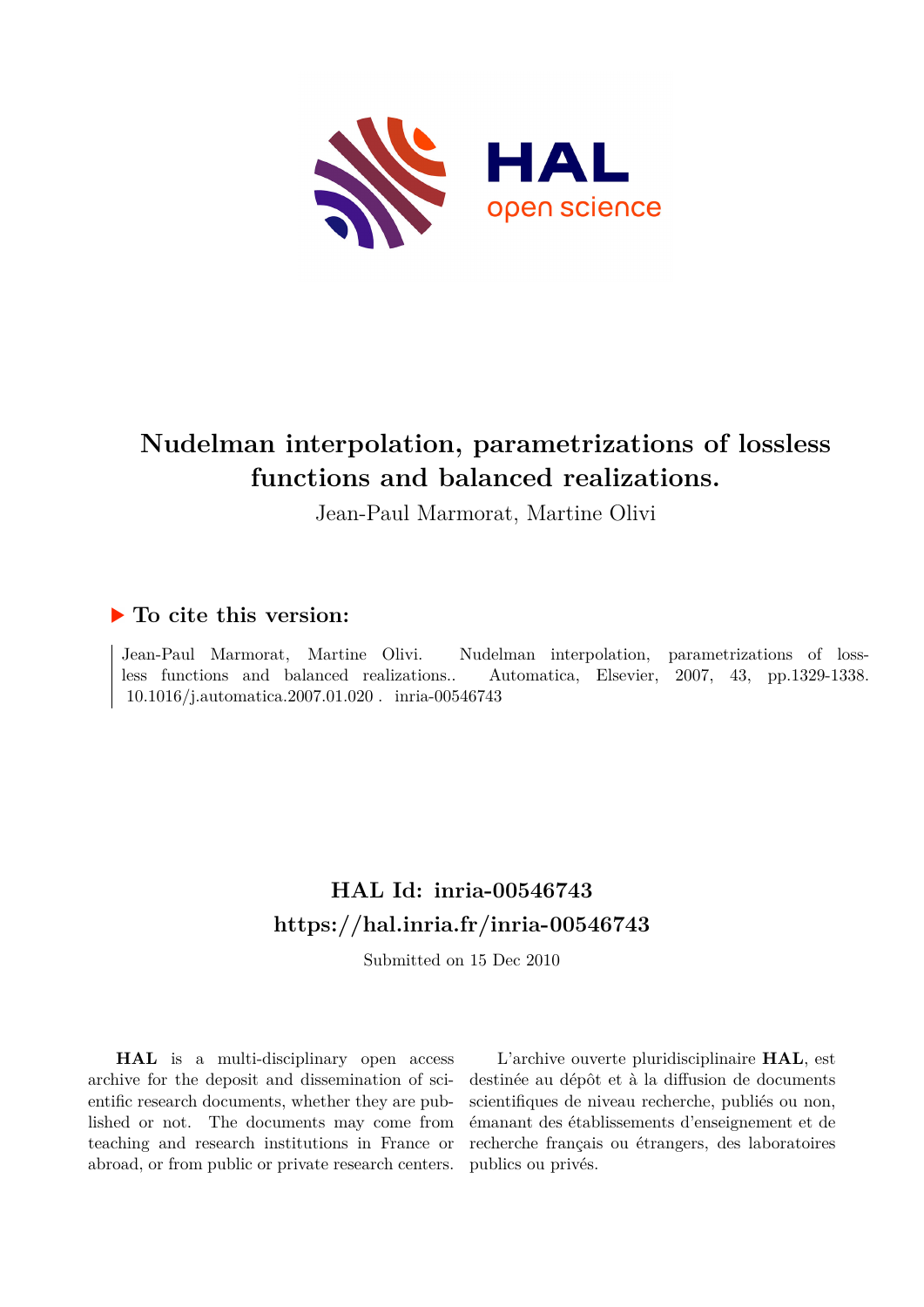#### NUDELMAN INTERPOLATION, PARAMETRIZATIONS OF LOSSLESS FUNCTIONS AND BALANCED REALIZATIONS.

Jean-Paul Marmorat <sup>∗</sup> Martine Olivi ∗∗

<sup>∗</sup> *CMA, BP 93, 06902 Sophia-Antipolis Cedex, FRANCE, marmorat@sophia.inria.fr, phone: 33 4 92 38 79 56, fax: 33 4 92 38 79 98* ∗∗ *INRIA, BP 93, 06902 Sophia-Antipolis Cedex, FRANCE, olivi@sophia.inria.fr, phone: 33 4 92 38 78 77, fax: 33 4 92 38 78 58*

Abstract: We investigate the parametrization issue for discrete-time stable allpass multivariable systems by means of a Schur algorithm involving a Nudelman interpolation condition. A recursive construction of balanced realizations is associated with it, that possesses a very good numerical behavior. Several atlases of charts or families of local parametrizations are presented and for each atlas a chart selection strategy is proposed. The last one can be viewed as a nice mutual encoding property of lossless functions and turns out to be very efficient. These parametrizations allow for solving optimization problems within the fields of system identification and optimal control.

Keywords: Parametrization, Inner matrices, Interpolation algorithms, Scattering parameters, Differential geometric methods, Discrete-time systems, Multivariables systems.

#### 1. INTRODUCTION

Lossless or stable allpass transfer functions play an important role in system theory mainly due to the Douglas-Shapiro-Shields factorization: any proper transfer function can be written as the product of a lossless function, which includes the dynamics of the system, and an unstable factor. In many problems in which a criterion must be optimized over a set of functions, the unstable factor of the optimum can be computed from the lossless one. This can be done in rational  $L^2$ approximation (Fulcheri and Olivi [1998]), system identification (Bruls et al. [1999]), multi-objective control (Scherer [2000]). These problems can thus be handled by optimization methods over the class of lossless functions of prescribed degree, or possibly a specified subclass. It is with such applications in mind that we will address the parametrization issue.

An interesting and unusual approach of this optimization problems is to use the manifold structure of the class of lossless functions of fixed McMillan degree (Alpay et al. [1994]) and parameters coming from an atlas of charts. An atlas of charts attached with a manifold is a collection of local coordinate maps (the charts), whose domains cover the manifold and such that the changes of coordinates are smooth. Using such parameters allows to exactly describe the set on which an optimum is searched. This ensures that the optimum will be stable and of the prescribed order. In practice, a search algorithm can be run through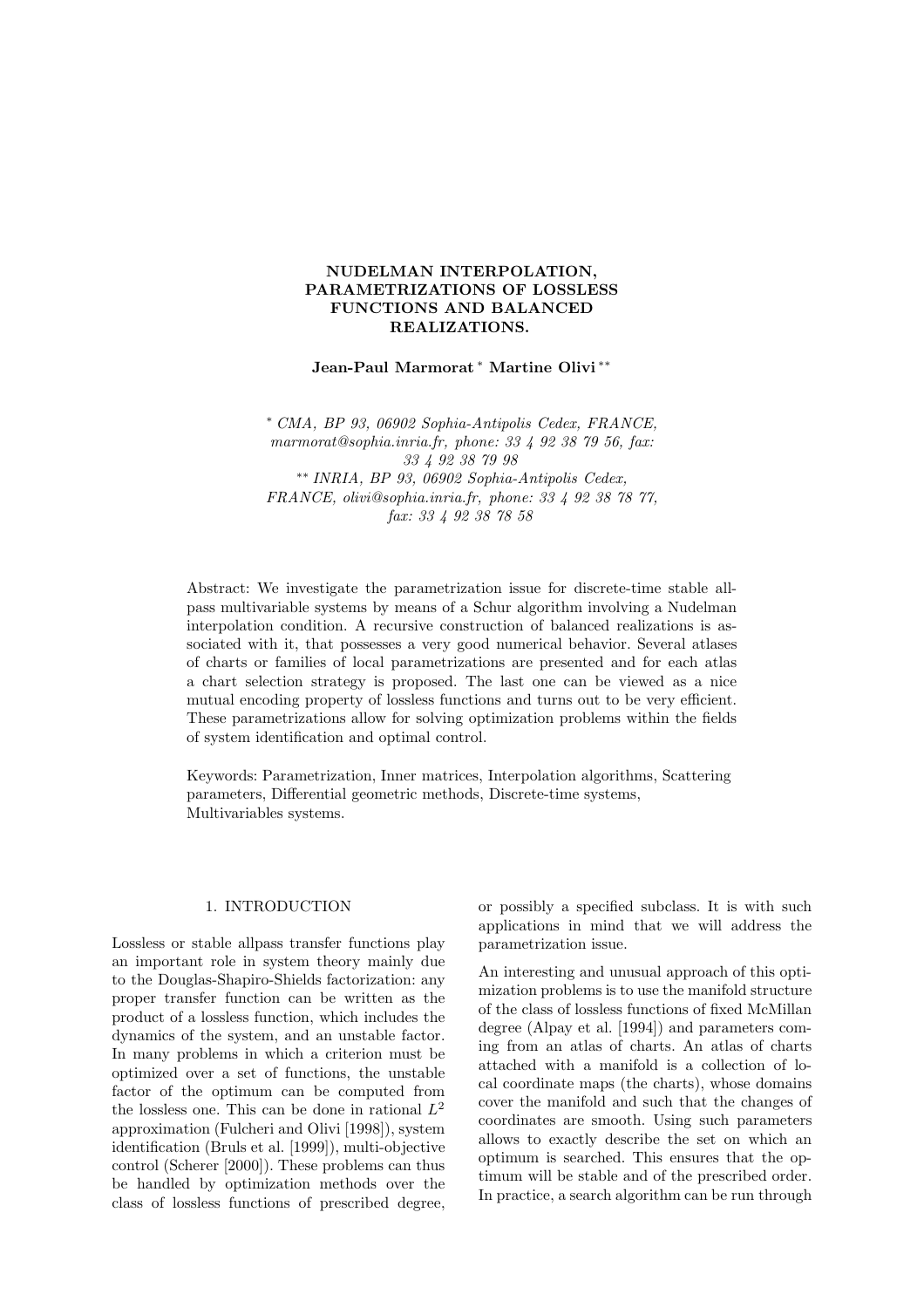the manifold as a whole, using a local coordinate map to describe it locally and changing from one coordinate map to another when necessary.

In the literature, atlases of charts have been derived both from the state-space approach using nice selections and from the functional approach using interpolation theory and Schur type algorithms. A connection between these two approaches was found in the scalar (or SISO) case (Hanzon and Peeters [2000]) and generalized to the matrix case (Hanzon et al. [2004]). In this paper, an atlas is described in which balanced realizations can be computed from the Schur parameters. The computation involves a product of unitary matrices and thus presents a nice numerical behavior. Moreover, for some particular choices of the interpolation points and directions, the balanced realizations possess a triangular structure which relates to nice selections (Peeters et al. [2004]).

The natural framework for these studies is that of complex functions. However, systems are often real-valued and their transfer functions  ${\cal T}$  are real, that is, they satisfy the relation  $T(z) = T(\bar{z})$ . Even if the complex case includes the real case by restriction, a specific treatment is actually relevant and was the initial motivation for this work which notably improves Marmorat et al. [2003]. In rational  $L^2$  approximation for example, a real function may have a complex best approximant. This is the case for the function  $f(z) = 1/z^3$  –  $1/z$  which admits three minima: a real one and two complex ones, which achieve the best relative error.

In this paper, atlases are constructed in which lossless functions are represented by balanced realizations built recursively from interpolation data as in Hanzon et al. [2004]. But instead of the Nevanlinna-Pick interpolation problem used there we consider here the more general Nudelman interpolation problem. This very general framework allows to construct several atlases, including that of Hanzon et al. [2004], and to describe the subclass of real functions. For each particular atlas presented in this work, we propose a simple method to find an "adapted chart" for a given lossless function. This last point, together with their nice numerical behavior, make these parametrizations an interesting tool for solving the optimization problems mentioned before.

#### 2. PRELIMINARIES.

This paper is concerned with finite dimensional, stable, discrete-time systems and their transfer functions which happen to be rational functions analytic outside the closed unit disk. Interpolation theory usually deals with functions that are analytic in the open unit disk. To relate these two situations, we use the transformation  $F \to F^{\sharp}$ defined by

$$
F^{\sharp}(z) = F^*(1/z), \quad F^*(z) = F(\bar{z})^*.
$$
 (1)

Let

$$
J = \left[ \begin{array}{cc} I_p & 0 \\ 0 & -I_p \end{array} \right].
$$

A  $2p \times 2p$  rational matrix function  $\Theta(z)$  is called J-lossless (or conjugate J-inner) if, at every point of analyticity z of  $\Theta(z)$  it satisfies

$$
\Theta(z)J\Theta(z)^* \le J, \quad |z| > 1,\tag{2}
$$

$$
\Theta(z)J\Theta(z)^* = J, \quad |z| = 1. \tag{3}
$$

The simplest J-lossless functions are the constant J unitary matrices H satisfying  $H^*JH = J$ .

A  $p \times p$  rational matrix function  $G(z)$  is called lossless or conjugate inner (resp. inner), if and only if

$$
G(z)G(z)^* \le I_p, \quad |z| > 1 \text{ (resp. } |z| < 1), \quad (4)
$$

with equality on the circle. The transfer function of a lossless system is a lossless function. A lossless function can have no pole on the unit circle and the identity  $G^{\sharp}(z)G(z) = I_p$  for  $|z| = 1$ , extends by analytic continuation to all points where both  $G(z)$  and  $G^{\sharp}(z)$  are analytic. Therefore, the function  $G(z)^{-1}$  agrees with  $G^{\sharp}(z)$  and is inner.

We denote by  $\mathcal{L}_n^p$  the set of  $p \times p$  lossless functions of McMillan degree n, by  $\mathcal{RL}_n^p$  the subset of real functions and by  $\mathbb{U}(p)$  the set of  $p \times p$  constant unitary matrices. The McMillan degree will be denoted by deg.

An important property of a lossless function is that if

$$
G(z) = C(zI_n - A)^{-1}B + D,
$$

is a balanced realization (it always exists, see Genin et al. [1983]), then the associated *realization matrix*

$$
R = \begin{bmatrix} D & C \\ B & A \end{bmatrix} \tag{5}
$$

is *unitary*. Lossless functions can thus be represented by unitary realization matrices. Conversely, if the realization matrix associated with a realization of order n of some  $p \times p$  rational function  $G(z)$  is unitary, then  $G(z)$  is lossless of McMillan degree less or equal to n. For these questions, we refer the reader to Hanzon et al. [2004] and the bibliography therein.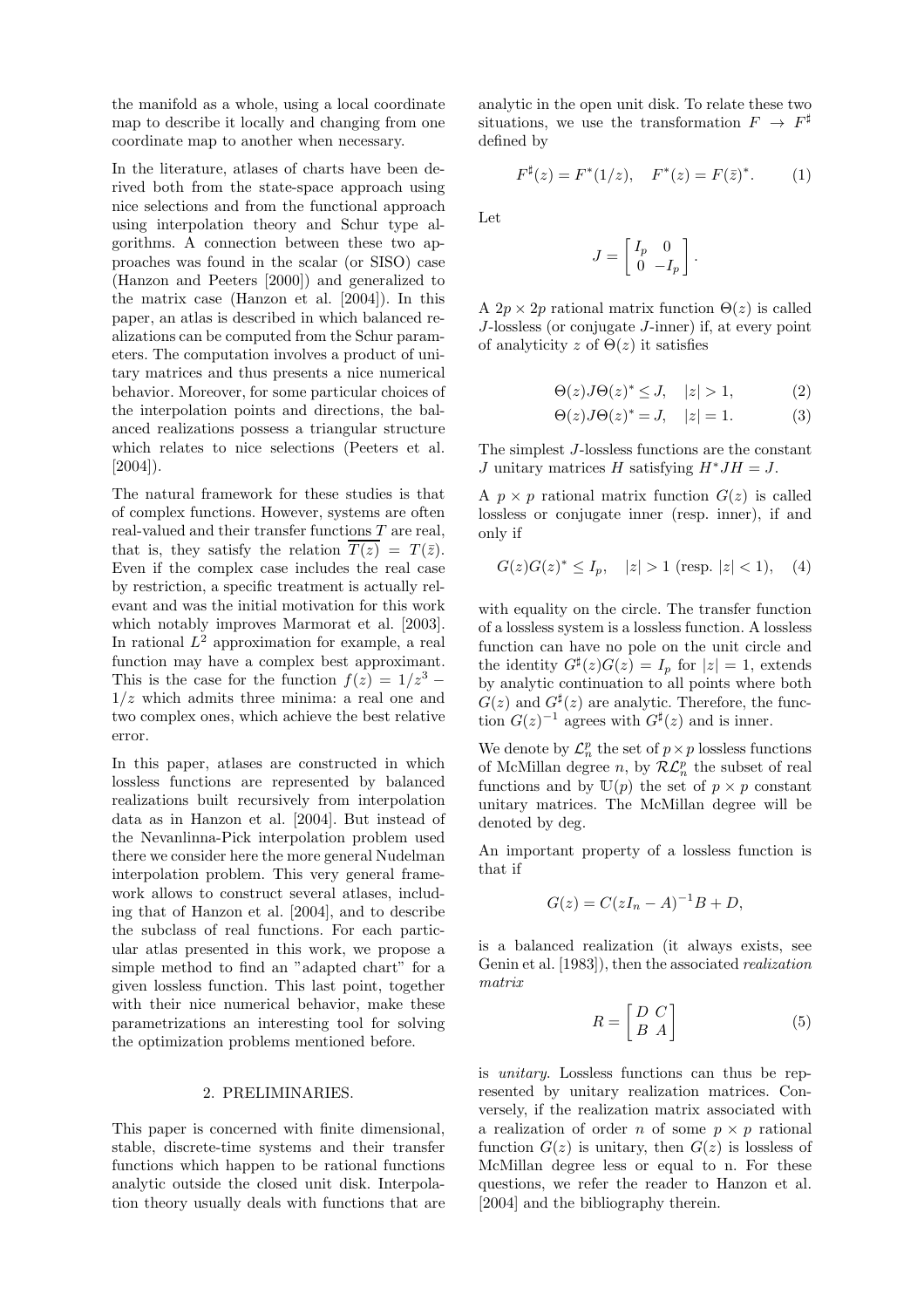Along with a  $2p \times 2p$  rational function  $\Theta(z)$  blockpartitioned as follows

$$
\Theta(z) = \begin{bmatrix} \Theta_{11}(z) & \Theta_{12}(z) \\ \Theta_{21}(z) & \Theta_{22}(z) \end{bmatrix},
$$
 (6)

with each block of size  $p \times p$ , we associate the linear fractional transformation  $T_{\Theta}$  which acts on  $p \times p$  rational functions  $F(z)$  as follows:

$$
T_{\Theta}(F) = [\Theta_{11} F + \Theta_{12}] [\Theta_{21} F + \Theta_{22}]^{-1}.
$$
 (7)

For a composition of linear fractional transformations, it holds that  $T_{\Theta} \circ T_{\Psi} = T_{\Theta \Psi}$ . Linear fractional transformations occur extensively in representation formulas for the solution of various interpolation problems (Ball et al. [1990]). To adapt the results available in the literature for functions analytic in the disk to the case of functions analytic outside, we use the relation

$$
Q = T_{\Theta}(R) \Leftrightarrow Q^{\sharp} = T_{J_1 \Theta J_1}(R^{\sharp}), J_1 = \begin{bmatrix} 0 & I_p \\ I_p & 0 \end{bmatrix}.
$$

In particular, we have the following result, stated for inner functions for example in [Fulcheri and Olivi, 1998, Lemma 3]:

*Theorem 1.* If  $\Theta(z)$  is a *J*-lossless matrix function, then the map  $T_{\Theta}$  sends every lossless function to a lossless function.

#### 3. NUDELMAN INTERPOLATION FOR LOSSLESS FUNCTIONS

The Nudelman interpolation problem is to find a  $p \times p$  rational lossless function  $G(z)$  which satisfies an interpolation condition of the form

$$
\frac{1}{2i\pi} \int_{\mathbf{T}} G^{\sharp}(z) U (z I_{\delta} - W)^{-1} dz = V,
$$
 (8)

where  $(U, W)$  is an observable pair and W is stable (U is  $p \times \delta$  and W is  $\delta \times \delta$ ). Note that if W is a diagonal matrix, this problem reduces to a Nevanlinna-Pick problem.

It is well-known that there exists a rational lossless function  $G(z)$  satisfying the interpolation condition  $(8)$  if and only if the solution  $P$  of the symmetric Stein equation

$$
P - W^*PW = U^*U - V^*V \tag{9}
$$

is positive definite [Ball et al., 1990, Th.18.5.2]. A triple  $(W, U, V)$  such that the solution P of  $(9)$ is positive definite, will be called an *admissible Nudelman data set.* A  $2p \times 2p$  *J*-lossless function can then be built from  $(W, U, V)$ :

$$
\Theta_{W,U,V}(z) = \left[I_{2p} - (z-1)C(zI_{\delta} - W)^{-1}P^{-1}(I_{\delta} - W)^{-*}C^{*}J\right]^{(10)}
$$

where 
$$
C = \begin{bmatrix} U \\ V \end{bmatrix}
$$
.

*Theorem 2.* Let  $(W, U, V)$  be an admissible Nudelman data set, and let  $\Theta = \Theta_{W,U,V} H$ , where  $\Theta_{W,U,V}$  is given by (10) and H is an arbitrary constant J-unitary matrix. For every lossless function  $F(z)$ , the lossless function

$$
G = T_{\Theta}(F) \tag{11}
$$

satisfies (8) and deg  $G = \text{deg } F + \delta$ . Conversely, the set of all lossless solutions  $G(z)$  of  $(8)$  is given by (11) where  $F(z)$  is an arbitrary lossless function.

Proof. This result is a particular case of [Ball et al., 1990, Th.18.5.2], which describes all the Schur functions which are solutions of a Nudelman interpolation problem.

Let  $\Lambda$  and  $\Pi$  be  $p \times p$  unitary matrices. Then the following important relations are satisfied

$$
\begin{bmatrix} \Lambda & 0\\ 0 & \Pi \end{bmatrix} \Theta_{W,U,V} \begin{bmatrix} \Lambda^* & 0\\ 0 & \Pi^* \end{bmatrix} = \Theta_{W,\Lambda U,\Pi V} \qquad (12)
$$

$$
T_{\Theta_{W,\Lambda U,\Pi V}}(\Lambda F(z)\Pi^*) = \Lambda T_{\Theta_{W,U,V}}(F(z))\Pi^* \quad (13)
$$

#### 4. BALANCED REALIZATIONS

The aim of this section is to choose the arbitrary J-unitary factor  $H$  in Theorem 2, so that the linear fractional transformation  $G=T_{\Theta_{WHV}}(G)$ yields a simple and powerful construction for balanced realizations as in (Hanzon et al. [2004]).

Let U and V be  $(p+\delta) \times (p+\delta)$  unitary matrices partitioned as follows:

$$
\mathcal{U} = \begin{bmatrix} M_u & \alpha_u \\ \beta_u^* & K_u \end{bmatrix}, \quad \mathcal{V} = \begin{bmatrix} M_v & \alpha_v \\ \beta_v^* & K_v \end{bmatrix}, \quad (14)
$$

where  $K_u$  and  $K_v$  are  $\delta \times \delta$ ,  $\alpha_u$ ,  $\alpha_v$ ,  $\beta_u$  and  $\beta_v$  are  $p \times \delta$  and  $M_u$  and  $M_v$  are  $p \times p$ , and put

$$
M = \begin{bmatrix} M_u & 0 \\ 0 & M_v \end{bmatrix}, \quad \alpha = \begin{bmatrix} \alpha_u \\ \alpha_v \end{bmatrix}, \quad \beta = \begin{bmatrix} \beta_u \\ \beta_v \end{bmatrix}. (15)
$$

*Proposition 1.* Let  $U$  and  $V$  be unitary matrices block-partitioned as in (14). Assume that  $K_v z K_u$  is invertible. Given a  $p \times p$  proper rational transfer function  $G(z)$  and a minimal realization  $G(z) = D + C(zI_k - A)^{-1}B$ , the formula

$$
\begin{bmatrix} \widetilde{D} & \widetilde{C} \\ \widetilde{B} & \widetilde{A} \end{bmatrix} = \begin{bmatrix} \mathcal{U} & 0 \\ 0 & I_k \end{bmatrix} \begin{bmatrix} D & 0 & C \\ 0 & I_\delta & 0 \\ B & 0 & A \end{bmatrix} \begin{bmatrix} \mathcal{V}^* & 0 \\ 0 & I_k \end{bmatrix}, (16)
$$

in which D,  $\widetilde{D}$  are  $p \times p$ , A is  $k \times k$ ,  $\widetilde{A}$  is  $(\delta + k) \times$  $(\delta + k)$ , defines a mapping

$$
G(z) \to \widetilde{G}(z) = \widetilde{D} + \widetilde{C}(zI_{\delta+k} - \widetilde{A})^{-1}\widetilde{B}.
$$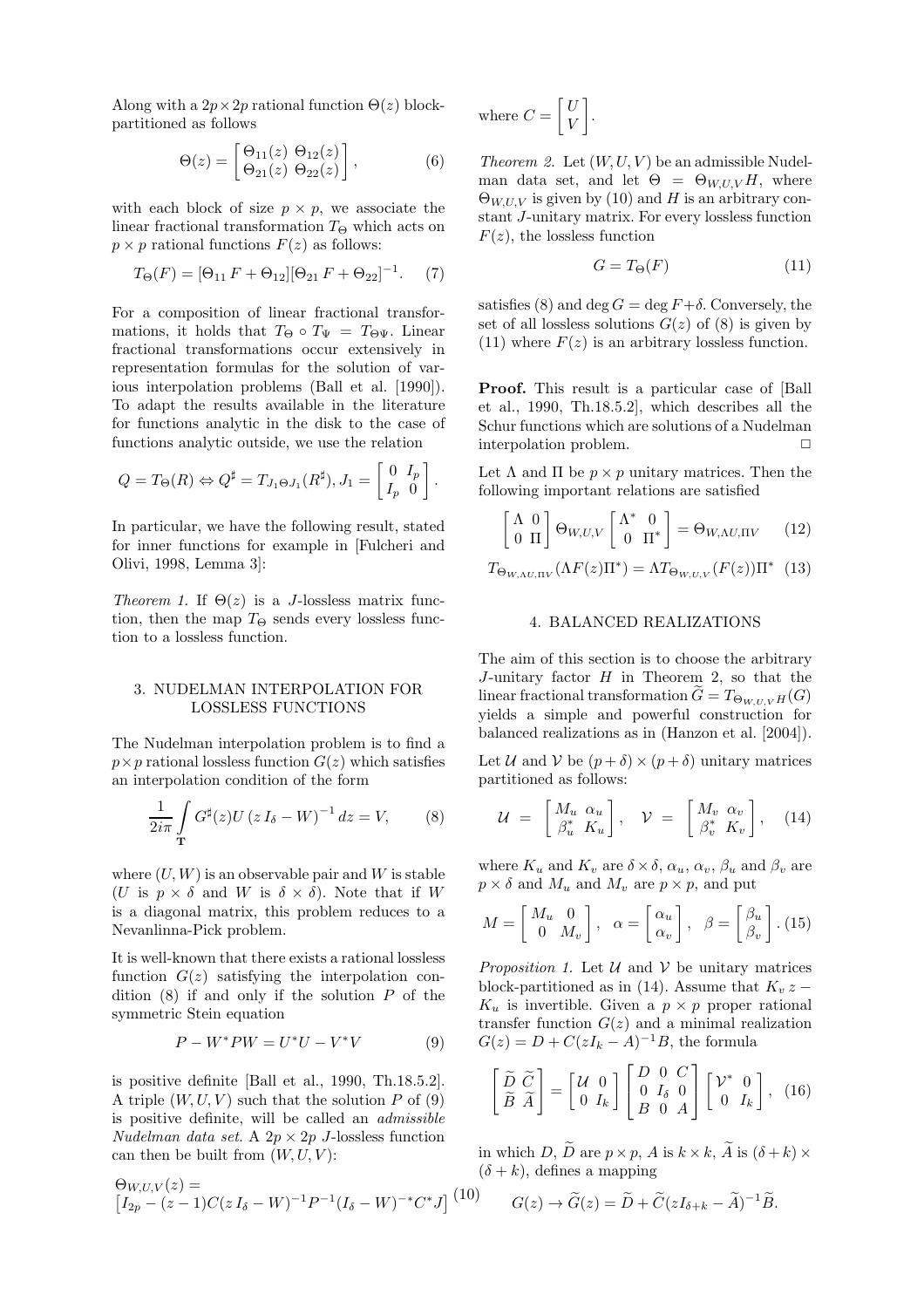This mapping coincides with the linear fractional transformation  $G = T_{\Phi_{\mathcal{U},\mathcal{V}}}(G)$ , associated with the  $2p \times 2p$  *J*-lossless function

$$
\Phi_{\mathcal{U},\mathcal{V}}(z) = M + \alpha (K_v z - K_u)^{-1} \beta^* J \begin{bmatrix} I_p & 0 \\ 0 & z I_p \end{bmatrix} . (17)
$$

**Proof.** The case  $\delta = 1$  has been studied in Hanzon et al. [2004]. It is easily verified that (16) defines a mapping since the function  $G(z)$  does not depend on the choice of the minimal realization  $(A, B, C, D)$  of  $G(z)$ .

We shall use a well-known formula for the inverse of a block matrix [Dym, 1989, sec.0.2]. Assuming that the block  $d$  is invertible, the inverse of a block matrix is given by

$$
\begin{bmatrix} a & b \\ c & d \end{bmatrix}^{-1}
$$
\n
$$
= \begin{bmatrix} (a^{\times})^{-1} & (-a^{\times})^{-1}bd^{-1} \\ -d^{-1}c(a^{\times})^{-1} & [d^{-1} + d^{-1}c(a^{\times})^{-1}bd^{-1}] \end{bmatrix}
$$
\n(18)

where  $a^{\times} = a - bd^{-1}c$  is known as the Schur complement of a. In particular, if

$$
\Gamma(z) = \left[ \begin{array}{cc} \widetilde{D} & \widetilde{C} \\ \widetilde{B} & (\widetilde{A} - zI_{\delta + k}) \end{array} \right]
$$

then  $\widetilde{G}(z)^{-1} = \begin{bmatrix} I_p & 0 \end{bmatrix} \Gamma(z)^{-1} \begin{bmatrix} I_p & 0 & 0 \end{bmatrix}$ 0 1 . By (16)

$$
\Gamma(z) = \begin{bmatrix} \mathcal{U} & 0 \\ 0 & I_k \end{bmatrix} \begin{bmatrix} D & 0 & C \\ 0 & I_{\delta} & 0 \\ B & 0 & A \end{bmatrix} \begin{bmatrix} \mathcal{V}^* & 0 \\ 0 & I_k \end{bmatrix} - \begin{bmatrix} 0 & 0 \\ 0 & zI_{\delta+k} \end{bmatrix}
$$

$$
= \Gamma_0(z) \begin{bmatrix} \mathcal{V}^* & 0 \\ 0 & I_k \end{bmatrix},
$$

$$
\Gamma_0(z) = \begin{bmatrix} M_u D & \alpha_u & M_u C \\ \beta_u^* D - z \beta_v^* & K_u - zK_v & \beta_u^* C \\ B & 0 & A - zI_k \end{bmatrix}.
$$

The block matrix

$$
d=\left[\begin{array}{cc}K_u-zK_v & \beta_u^*C \\ 0 & A-zI_k\end{array}\right]
$$

is invertible and the Schur complement of  $M_uD$ can be computed as

$$
M_u D - \left[ \alpha_u M_u C \right] d^{-1} \begin{bmatrix} \beta_u^* D - z \beta_v^* \\ B \end{bmatrix}
$$
  
=  $\Phi_{11}(z)G(z) + \Phi_{12}(z)$ ,

where  $\Phi_{11}(z) = M_u - \alpha_u (K_u - K_v z)^{-1} \beta_u^*$  and  $\Phi_{12}(z) = +\alpha_u (K_u - K_v z)^{-1} \beta_v^* z$  are precisely the blocks of the function defined by (17). Still using (18) to compute  $\Gamma_0(z)^{-1}$ , we get

$$
\widetilde{G}(z)^{-1} = \left[ M_v \ \alpha_v \ 0 \right] \left[ \frac{(\Phi_{11} G + \Phi_{12})^{-1}}{-d^{-1} c (\Phi_{11} G + \Phi_{12})^{-1}} \right],
$$

which gives

$$
\widetilde{G}(z)^{-1} = (\Phi_{21} G + \Phi_{22})(\Phi_{11} G + \Phi_{12})^{-1},
$$

or equivalently  $G = T_{\Phi_{\mathcal{U}, \mathcal{V}}}(G)$ . It can be easily established that

$$
J - \Phi_{\mathcal{U},\mathcal{V}}(z)J\Phi_{\mathcal{U},\mathcal{V}}(\lambda)^*
$$
  
=  $(1 - \bar{\lambda}z)\alpha(K_v z - K_u)^{-1}(K_v \lambda - K_u)^{-*}\alpha^*,$   
and thus  $\Phi_{\mathcal{U},\mathcal{V}}$  is *J*-lossless.

Remark. A state-space formula of the form (16) associated with some linear fractional transformation has been used in Horiguchi [1999] to describe all the positive real functions which interpolate given input-output characteristics.

*Proposition 2.* Let  $(W, U, V)$  be some admissible Nudelman data set. There exist unitary  $(p + \delta) \times$  $(p + \delta)$  matrices U and V and a  $2p \times 2p$  constant J-unitary matrix  $H_{\mathcal{U},\mathcal{V}}$  such that

$$
\Theta_{W,U,V} H_{\mathcal{U},\mathcal{V}} = \Phi_{\mathcal{U},\mathcal{V}} \tag{19}
$$

**Proof.** If (19) is satisfied, since  $\Theta_{W,U,V}(1) = I_{2p}$ , the matrix  $H_{\mathcal{U},\mathcal{V}}$  must be given by

$$
H_{\mathcal{U}, \mathcal{V}} = M + \alpha (K_v - K_u)^{-1} \beta^* J. \tag{20}
$$

Moreover, the function  $\Phi_{\mathcal{U},\mathcal{V}}$  cannot have a pole on the circle and can be rewritten

$$
\Phi_{\mathcal{U},\mathcal{V}}(z)H_{\mathcal{U},\mathcal{V}}^{-1} =
$$
\n
$$
\left[I_{2p} - (z-1)\alpha(K_v z - K_u)^{-1}(K_v - K_u)^{-*}\alpha^*J\right].
$$

The representation (10) of a J-lossless function being unique up to a similarity transformation (Ball et al. [1990]), there must exist a transformation T such that  $P = T^*T$ ,  $K_u K_v^{-1} = TWT^{-1}$ ,  $\alpha K_v^{-1} = CT^{-1}$ . The matrix T is thus a square root of P. Since the matrix  $V$  must be unitary, we must have  $\alpha_v^* \alpha_v + K_v^* K_v = I_\delta$ , or else

$$
(T^{-*}V^*VT^{-1} + I_\delta)^{-1} = K_v K_v^*.
$$
 (21)

The matrix  $T^{-*}V^*VT^{-1}+I_\delta$  being positive definite, this equation has solutions and  $K_v$  being one of these, we can set

$$
\begin{cases}\n\alpha_u = \tilde{U} K_v \\
K_u = \tilde{W} K_v \\
\alpha_v = \tilde{V} K_v\n\end{cases}
$$
\n(22)

in which

$$
\begin{cases}\n\tilde{U} = UT^{-1} \\
\tilde{W} = TWT^{-1} \\
\tilde{V} = VT^{-1}\n\end{cases} \tag{23}
$$

These definitions imply that  $\alpha_u^* \alpha_u + K_u^* K_u = I_\delta$  as required and the columns  $\begin{bmatrix} \alpha \\ \alpha \\ \alpha \end{bmatrix}$  $K_u$  $\Big\lceil \begin{array}{c} \alpha_v \\ \text{and} \end{array} \Big\rceil \frac{\alpha_v}{\nu}$  $K_v$ 1 can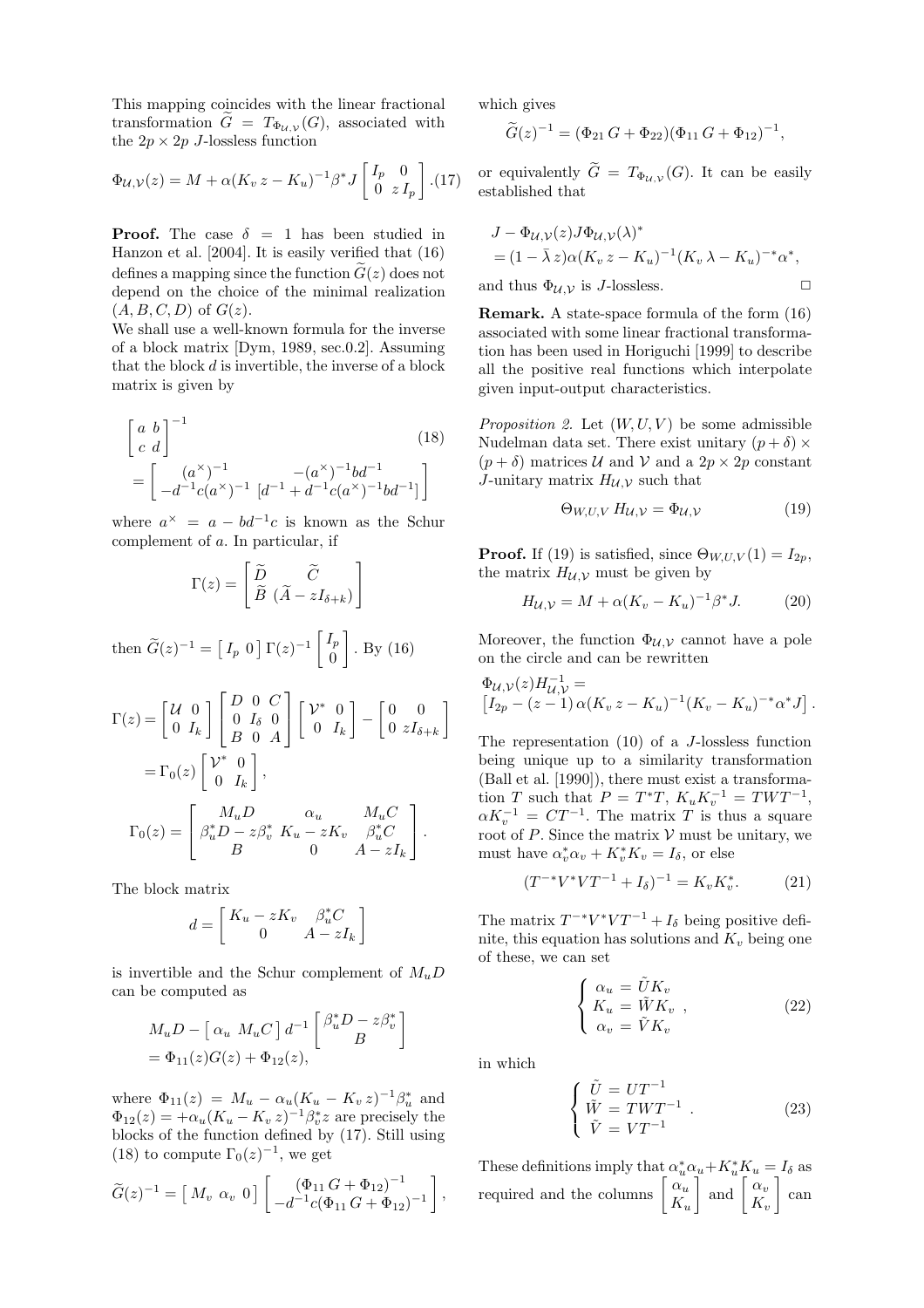be completed into unitary matrices  $\mathcal U$  and  $\mathcal V$ . The columns  $\left[\frac{M_u}{a^*}\right]$  $\beta_u^*$ and  $\left[\begin{array}{c} M_v \ \frac{\partial A_v}{\partial x} \end{array}\right]$  $\beta_v^*$ 1 can be determined up to some right  $p \times p$  unitary matrices.

#### 5. EXPLICIT FORMULAS FOR  $U$  AND  $V$ .

An observable pair  $(U, W)$  such that W is stable is called output normal if it satisfies

$$
U^*U + W^*W = I_\delta. \tag{24}
$$

Note that two equivalent triples  $(W, U, V)$  and  $(TWT^{-1}, UT^{-1}, VT^{-1})$  give the same interpolation condition (8), so that we can assume that the pair  $(U, W)$  in  $(8)$  is output normal. From now on, this normalization condition will be imposed to the admissible Nudelman data sets. Explicit formulas for  $U$  and  $V$  can then be given which ensure the smoothness of our parametrization. They have been used for implementation (see section 7.3).

It has been proved that the second block columns of U and V are given by  $(22)$  and  $(23)$  in which T is a square root of  $P$  (the solution to  $(9)$ ) and  $K_v$  a solution to  $(21)$ . We *choose* the *uniquely determined Hermitian positive square roots* T =  $P^{1/2}$  and  $K_v = (I_{\delta} + \tilde{V}^*\tilde{V})^{-1/2}$ . It remains to specify the completion of these block columns into unitary matrices. The matrix  $M_v$  satisfies

$$
M_v M_v^* = I_p - \tilde{V} (I_\delta + \tilde{V}^* \tilde{V})^{-1} \tilde{V}^*,
$$

and it is easily seen that

$$
I_p - \tilde{V} (I_{\delta} + \tilde{V}^* \tilde{V})^{-1} \tilde{V}^* = (I_p + \tilde{V} \tilde{V}^*)^{-1}
$$

is positive definite. Thus we can choose

$$
M_v = (I_p + \tilde{V}\tilde{V}^*)^{-1/2},
$$

and thus  $\beta_V^* = -\tilde{V}^*(I_p + \tilde{V}\tilde{V}^*)^{-1/2}$ , so that we can set

$$
\mathcal{V} = \begin{bmatrix} (I_p + \tilde{V}\tilde{V}^*)^{-1/2} & \tilde{V}(I_{\delta} + \tilde{V}^*\tilde{V})^{-1/2} \\ -\tilde{V}^*(I_p + \tilde{V}\tilde{V}^*)^{-1/2} & (I_{\delta} + \tilde{V}^*\tilde{V})^{-1/2} \end{bmatrix} . (25)
$$

The construction of a matrix  $U$  is more involved since the matrix  $I_p - \alpha_u \alpha_u^*$  may fail to be positive definite. This is the case for example when  $W$  is the zero matrix, then  $\alpha_u = U$  and  $\overline{I}_p - U U^*$  is not invertible. However, when  $V$  is zero, since  $W$  is stable,  $I_{\delta} - W^*$  is invertible and there is a simple way to construct a unitary matrix

$$
\mathcal{U}_0 = \begin{bmatrix} X & U \\ Y & W \end{bmatrix},\tag{26}
$$

$$
\begin{cases}\nX = I_p - U(I_\delta - W^*)^{-1}U^*,\\ \nY = (I_\delta - W)(I_\delta - W^*)^{-1}U^*.\n\end{cases}
$$
\n(27)

Consider the matrix

$$
\begin{bmatrix} I_p & 0 \\ 0 & T \end{bmatrix} \mathcal{U}_0 \begin{bmatrix} I_p & 0 \\ 0 & T^{-1} \end{bmatrix} = \begin{bmatrix} X & \tilde{U} \\ T Y & \tilde{W} \end{bmatrix}.
$$

The problem is now to find a right factor of the form  $\begin{bmatrix} \star & 0 \\ 0 & \kappa \end{bmatrix}$  $\star$  K<sub>v</sub> 1 which makes it into a unitary matrix. Let

$$
\left[ \begin{array}{c} N \ L^* \\ L \end{array} \right] = \left[ \begin{array}{c} X \ \ \tilde{U} \\ T Y \ \tilde{W} \end{array} \right]^* \left[ \begin{array}{c} X \ \ \tilde{U} \\ T Y \ \tilde{W} \end{array} \right].
$$

A classical method consists of writing a Cholesky factorization using the following well-known factorization of a  $(p + \delta) \times (p + \delta)$  block matrix

$$
\begin{bmatrix} N & L^* \\ L & K \end{bmatrix} = \begin{bmatrix} I_p & L^* K^{-1} \\ 0 & I_\delta \end{bmatrix} \begin{bmatrix} Z^{-1} & 0 \\ 0 & K \end{bmatrix} \begin{bmatrix} I_p & 0 \\ K^{-1} L & I_\delta \end{bmatrix}
$$

$$
= \begin{bmatrix} Z^{-1/2} & 0 \\ K^{-1/2} L & K^{1/2} \end{bmatrix}^* \begin{bmatrix} Z^{-1/2} & 0 \\ K^{-1/2} L & K^{1/2} \end{bmatrix}
$$

where  $Z = (N - L^*K^{-1}L)^{-1}$ . By (18), Z is the left upper block of

$$
\begin{bmatrix} N & L^* \\ L & K \end{bmatrix}^{-1} = \begin{bmatrix} I_p & 0 \\ 0 & T \end{bmatrix} \mathcal{U}_0^* \begin{bmatrix} I_p & 0 \\ 0 & P^{-1} \end{bmatrix} \mathcal{U}_0 \begin{bmatrix} I_p & 0 \\ 0 & T^* \end{bmatrix}
$$

and can be computed as

$$
Z = X^*X + Y^*P^{-1}Y.
$$
 (28)

The matrices  $L$  and  $K$  are given by

$$
L = \tilde{U}^* X + \tilde{W}^* TY \tag{29}
$$

$$
K = \tilde{U}^* \tilde{U} + \tilde{W}^* \tilde{W} = I_\delta + \tilde{V}^* \tilde{V}.
$$
 (30)

Note that the matrices  $Z$  and  $K$  are actually positive definite and that  $K^{-1/2} = K_v$  as desired. Thus, we can set

$$
\mathcal{U} = \begin{bmatrix} X & \tilde{U} \\ T Y & \tilde{W} \end{bmatrix} \begin{bmatrix} Z^{1/2} & 0 \\ -K^{-1} L Z^{1/2} & K^{-1/2} \end{bmatrix} \tag{31}
$$

This proves the following result:

*Proposition 3.* Let  $(W, U, V)$  be some admissible Nudelman data set satisfying (24). Define the map  $\tau: (W, U, V) \to (U, V)$ , where U and V are the unitary matrices given by (31) and (25), where  $\tilde{U}$ ,  $\widetilde{V}$ ,  $\widetilde{W}$  are given by (23),  $K, L, Z$  by (30),(29),(28) and  $X, Y$  by (27), in all of which  $T$  is the positive square root of  $P$ , the solution to  $(9)$ . Then, the J-lossless function

$$
\hat{\Theta}_{W,U,V} = \Theta_{W,U,V} H_{\mathcal{U},\mathcal{V}},\tag{32}
$$

 $H_{\mathcal{U},\mathcal{V}}$  being given by (20), coincides with  $\Phi_{\mathcal{U},\mathcal{V}}$ .

Let Λ, Π be  $p \times p$  unitary matrices and Σ be a δ × δ unitary matrix. Noting that  $(ΛZΛ^*)^{1/2}$  =  $\Lambda Z^{1/2}\Lambda^*$ , it is easily verified that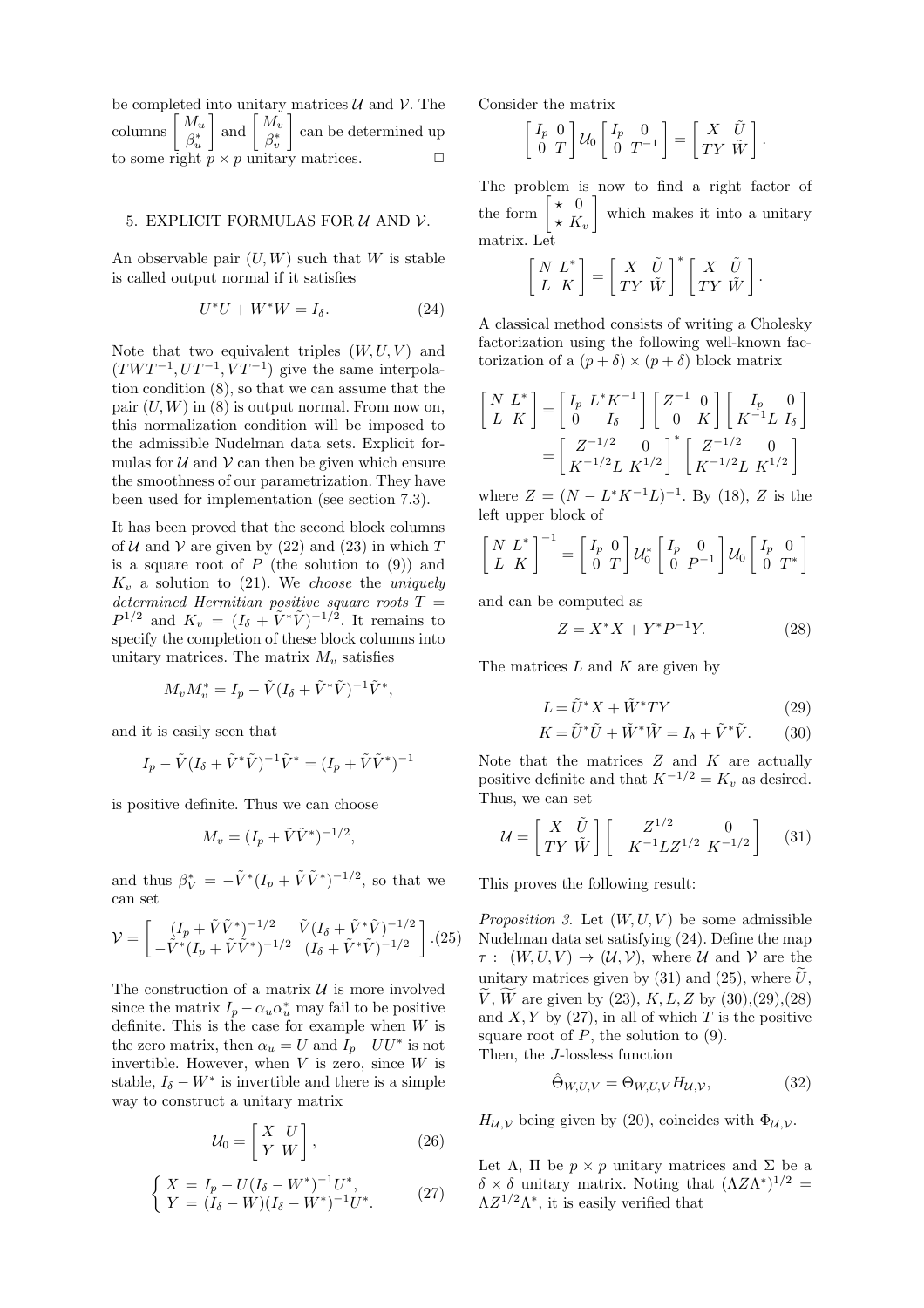$$
\tau(W, \Lambda U, \Pi V) = \left( \begin{bmatrix} \Lambda & 0 \\ 0 & I_{\delta} \end{bmatrix} \mathcal{U} \begin{bmatrix} \Lambda^* & 0 \\ 0 & I_{\delta} \end{bmatrix}, \begin{bmatrix} \Pi & 0 \\ 0 & I_{\delta} \end{bmatrix} \mathcal{V} \begin{bmatrix} \Pi^* & 0 \\ 0 & I_{\delta} \end{bmatrix} \right),
$$

so that the J-lossless function  $\Theta_{W,U,V}$  also satisfies (12) and (13).

We also have that

$$
\begin{split} &\tau(\Sigma^*W\Sigma, U\Sigma, V\Sigma)\\ &=\left(\left[\begin{smallmatrix}I_p&0\\0&\Sigma^*\end{smallmatrix}\right] \mathcal{U}\left[\begin{smallmatrix}I_p&0\\0&\Sigma\end{smallmatrix}\right],\left[\begin{smallmatrix}I_p&0\\0&\Sigma^*\end{smallmatrix}\right] \mathcal{V}\left[\begin{smallmatrix}I_p&0\\0&\Sigma\end{smallmatrix}\right]\right), \end{split}
$$

so that

$$
\hat{\Theta}_{\Sigma^*W\Sigma, U\Sigma, V\Sigma} = \hat{\Theta}_{W, U, V}.
$$
\n(33)

*Corollary 1.* A unitary matrix realization  $\widetilde{R}$  of  $G = T_{\hat{\Theta}_{W,U,V}}(G)$  can be computed from a unitary matrix realization R of  $G(z)$  by (16) in which U and V are the unitary matrices  $(U, V)$  =  $\tau(W, U, V)$  defined in Proposition 3.

**Remark.** Instead of  $U$  and  $V$ , we may have chosen

$$
\hat{\mathcal{U}} = \begin{bmatrix} I_p & 0 \\ 0 & O_1 \end{bmatrix} \mathcal{U} \begin{bmatrix} H_1 & 0 \\ 0 & O_2 \end{bmatrix}
$$

$$
\hat{\mathcal{V}} = \begin{bmatrix} I_p & 0 \\ 0 & O_1 \end{bmatrix} \mathcal{V} \begin{bmatrix} H_2 & 0 \\ 0 & O_2 \end{bmatrix}
$$

,

in which  $O_1$ ,  $O_2$ ,  $H_1$  and  $H_2$  are unitary matrices: (1) the matrix  $O_1$  corresponds to the choice of  $O_1P^{1/2}$  instead of  $P^{1/2}$ . This choice leave the linear fractional transformation unchanged  $(\Phi_{\hat{\mu}}\hat{\rho}=\Phi_{\mathcal{U},\mathcal{V}})$ , but changes the realization  $\hat{R}=$  $(\widetilde{A}, \widetilde{B}, \widetilde{C}, \widetilde{D})$  into  $(O_1 \widetilde{A} O_1^*, O_1 \widetilde{B}, \widetilde{C} O_1^*, \widetilde{D})$ , a similar one.

(2) the choice of  $K_v = (\tilde{V}^*\tilde{V} + I_p)^{-1/2}O_2$  instead of  $(\tilde{V}^*\tilde{V}+I_p)^{-1/2}$  has no effect.

(3) The unitary matrices  $H_1$  and  $H_2$  correspond to another completion of the first columns of  $V$ and  $U$ . This choice changes the linear fractional transformation since

$$
\Phi_{\hat{\mathcal{U}}, \hat{\mathcal{V}}} = \Phi_{\mathcal{U}, \mathcal{V}} \left[ \begin{array}{cc} H_1 & 0 \\ 0 & H_2 \end{array} \right]
$$

and thus produces a non-similar realization.

**Remark.** Note that if  $V = 0$ , since the pair  $(U, W)$  satisfies  $U^*U + W^*W = I_\delta$ , we have that  $P = I_{\delta}$  and  $T = I_{\delta}$  too. Thus,  $\mathcal{U} = \mathcal{U}_0$  defined by (26) and  $V = I_{p+\delta}$ , so that the recursion (16) becomes

$$
\left[\frac{\tilde{D}}{\tilde{B}}\left|\frac{\tilde{C}}{\tilde{A}}\right]\right] = \left[\begin{array}{cc|cc} M_u D & U & M_u C \\ \hline \beta_u D & W & \beta_u^* C \\ B & 0 & A \end{array}\right].\tag{34}
$$

#### 6. CHARTS FROM A SCHUR ALGORITHM.

Recall that a manifold is a topological space that looks locally like the "ordinary" Euclidean space  $\mathbb{R}^N$ : near every point of the space, we have a coordinate system or chart. The number N is the dimension of the manifold. It has been proved in [Alpay et al., 1994, Th.2.2] that  $\mathcal{L}_n^p$  is a smooth manifold of dimension  $p^2 + 2np$  embedded in the Hardy space  $H_q^{p\times p}$ , for  $1 \le q \le \infty$  $(\mathcal{RL}_{n}^{p}$  is a smooth manifold of dimension  $\frac{p(p-1)}{2}$  + np). The topology on  $\mathcal{L}_n^p$  is that induced by the  $L^q$  norm on  $H_q^{p\times p}$ . In Alpay et al. [1994] atlases of charts have been constructed from a Schur algorithm associated with Nevanlinna-Pick interpolation. We generalize this construction to the case of Nudelman interpolation.

Let  $\sigma = ((U_1, W_1), (U_2, W_2), \ldots, (U_l, W_l))$  be a sequence of output normal pairs (see section 5),  $W_j$  is  $n_j \times n_j$ ,  $U_j$  is  $p \times n_j$ , and

$$
\sum_{j=1}^{l} n_j = n.
$$

From a given lossless function  $G(z)$  of degree n, a sequence of lossless functions of decreasing degree  $G_l(z) = G(z), G_{l-1}(z), \ldots$  can be constructed following a Schur algorithm: assume that  $G_j(z)$ has been constructed and put

$$
V_j = \frac{1}{2i\pi} \int\limits_{\mathbf{T}} G_j^{\sharp}(z) U_j (z I_{n_j} - W_j)^{-1} dz.
$$

If the solution  $P_j$  to the symmetric Stein equation

$$
P_j - W_j^* P_j W_j = U_j^* U_j - V_j^* V_j
$$

is positive definite, then from Theorem 2, a lossless function  $G_{j-1}(z)$  is defined by

$$
G_j = T_{\hat{\Theta}_{W_j, U_j, V_j}}(G_{j-1}).
$$

If  $P_j$  is not positive definite, the construction stops.

A chart  $(\mathcal{D}, \phi)$  of  $\mathcal{L}_n^p$  is attached with a sequence  $\sigma$  of output normal pairs and with a chart  $(\mathcal{W}, \psi)$ of  $\mathbb{U}(p)$  as follows:

A function  $G(z) \in \mathcal{L}_n^p$  belongs to the domain  $\mathcal{D}$ of the chart if the Schur algorithm allows to construct a complete sequence of lossless functions,

$$
G(z)=G_l(z), G_{l-1}(z)\ldots, G_0,
$$

where  $G_0$  is a constant lossless matrix in  $W \subset$  $\mathbb{U}(p).$ 

The local coordinate map  $\phi$  is defined by

$$
\phi: G(z) \in \mathcal{D} \to (V_1, V_2, \ldots, V_l, \psi(G_0)),
$$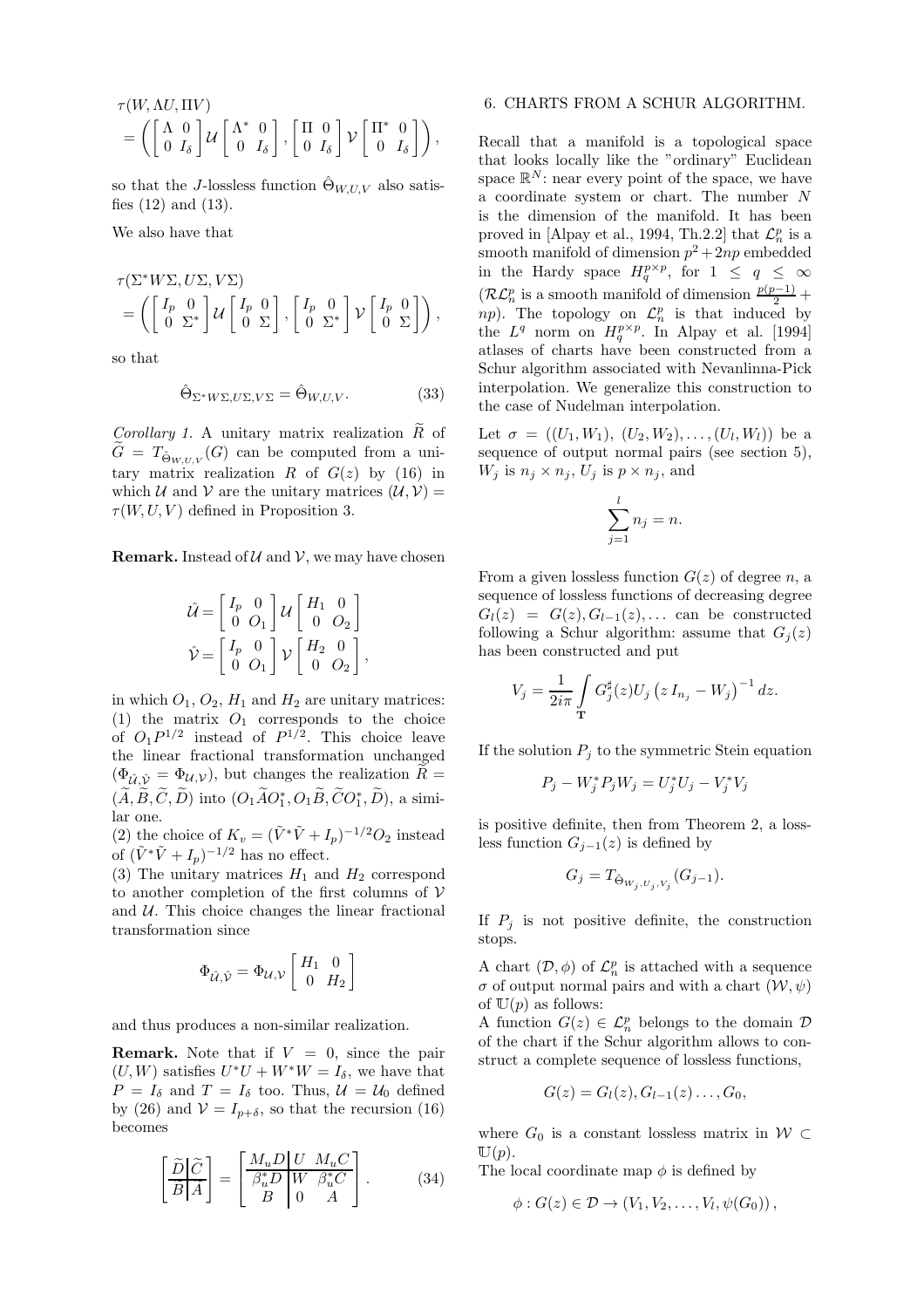and the interpolation matrices  $V_j$  are called the *Schur parameters* of the function in the chart.

*Theorem 3.* A family of charts  $(D, \phi)$  defines an atlas of  $\mathcal{L}_n^p$  provided the union of their domains covers  $\mathcal{L}_n^p$ .

Proof. The proof is analogous to the proof of Th.3.5 in Alpay et al. [1994]. The domain  $D$  of a chart is open and the map  $\phi$  is a diffeomorphism. This relies on the fact that  $\hat{\Theta}_{W,U,V}$  depends smoothly on the entries of  $V$ .

Atlases for the quotient  $\mathcal{L}_n^p/\mathbb{U}(p)$  are obtained using the properties (12) and (13). If  $G(z)$  has Schur parameters  $(V_1, V_2, \ldots, V_l)$  and constant unitary matrix  $G_0$  in a given chart, and if  $\Pi \in \mathbb{U}(p)$ , then  $G(z)\Pi^*$  has Schur parameters  $(\Pi V_1, \Pi V_2, \ldots, \Pi V_l)$  and constant unitary matrix  $G_0 \Pi^*$  in the same chart. The quotient can be performed within a chart by imposing the last constant lossless matrix  $G_0$  in the Schur algorithm to be the identity matrix.

In a chart, a balanced realization R of  $G(z)$  $\phi^{-1}(V_1, V_2, \ldots, \psi(G_0))$  can be computed from the parameters using the Schur sequence: let  $R_0 =$  $G_0$ , a realization  $R_j$  of  $G_j(z)$  is obtained from a realization  $R_{j-1}$  of  $G_{j-1}(z)$  by formula (16) in which  $(\mathcal{U}, \mathcal{V}) = (\mathcal{U}_j, \mathcal{V}_j) = \tau(W_j, U_j, V_j)$  (see Proposition 3). This process allows to select for each  $G(z)$  in the domain of the chart a unique balanced realization within the equivalence class, and then the map

$$
R \to (V_1, V_2, \ldots, \psi(G_0))
$$

is a canonical form. However, the domain of this canonical form is not easily characterized and it is in general difficult to decide if a given realization is in canonical form with respect to a chart. This can be done in some particular situations that will be studied in the following section.

#### 7. SOME PARTICULAR ATLASES.

We describe three atlases which all present some interest from the optimization viewpoint. The first one is for complex functions and it involves only Schur steps in which the degree is increased by one. It allows for a search strategy of local minima by induction on the degree, which can be very helpful in some difficult optimization problems. The second one is the analog for realvalued functions. The third one involves only one Schur step and provides very simple and natural canonical forms.

A chart in which all the Schur parameters  $V_i$  are zero matrices for G(z) is called an *adapted chart* for  $G(z)$ . Such a chart presents a great interest from an optimization viewpoint. The optimization process starts, in an adapted chart, at the origin and thus far from the boundary where a change of chart is necessary. For each atlas, a simple method to find an adapted chart is given.

### $7.1$  An atlas for  $\mathcal{L}_n^p$  (complex lossless functions)

Consider the charts associated with sequences of output normal pairs  $(u_1, w_1), (u_2, w_2), \ldots, (u_n, w_n)$ in which the  $w_j$ 's are complex numbers. In this case, the Nudelman interpolation condition (8) can be rewritten as a Nevanlinna-Pick interpolation condition

$$
G(1/\bar{w}_j)^*u_j=v_j.
$$

This is the atlas described in Hanzon et al. [2004]. However, the normalization conditions differ. In Hanzon et al. [2004] the *p*-vectors  $u_i$  have norm one, while in this work, the pairs  $(u_i, w_i)$  are output normal (24).

**Remark.** Note that, when  $n_i > 1$  the normalization condition  $U_j$  unitary (a possible generalization of  $||u_j|| = 1$ ) cannot be chosen since the matrix  $U_j^* U_j$  can be singular.

In view of (34), an adapted chart can be computed from a realization in Schur form.

*Lemma 1.* Let  $\widehat{G}(z) \in \mathcal{L}_n^p$  and let  $\widehat{R} = (\widehat{A}, \widehat{B}, \widehat{C}, \widehat{D})$ be a balanced realization of  $G(z)$  in Schur form  $(A$ upper triangular). Let

$$
\widetilde{A} = \begin{bmatrix} w & a^* \\ 0 & A \end{bmatrix}, \quad \widetilde{B} = \begin{bmatrix} b^* \\ B \end{bmatrix}, \quad \widetilde{C} = \begin{bmatrix} u & \hat{C} \end{bmatrix},
$$

where  $w \in \mathbb{C}$ ,  $u, b \in \mathbb{C}^p$ , and  $a \in \mathbb{C}^{n-1}$ . Then,  $G = T_{\hat{\Theta}_{w,u,0}}(G)$  for some lossless function  $G(z)$ . A realization  $R$  of  $G(z)$  can be computed by reverting (16). It is still in Schur form and given by  $R = (A, B, C, D)$ , where

$$
C = \hat{C} + (1 - w)^{-1} u a^*
$$
  

$$
D = \tilde{D} + (1 - w)^{-1} u b^*.
$$

This process can be repeated. It provides a sequence of output normal pairs  $(u_i, w_j)$ , the  $w_j$ 's being the eigenvalues of  $\widetilde{A}$ . In the corresponding chart the Schur parameters of  $G(z)$  are the zero  $p\text{-vectors } v_n = \ldots = v_1 = 0.$ 

### $7.2$  An atlas for  $\mathcal{RL}_{n}^{p}$  (real lossless functions)

To deal with real functions we consider the charts associated with sequences of output normal pairs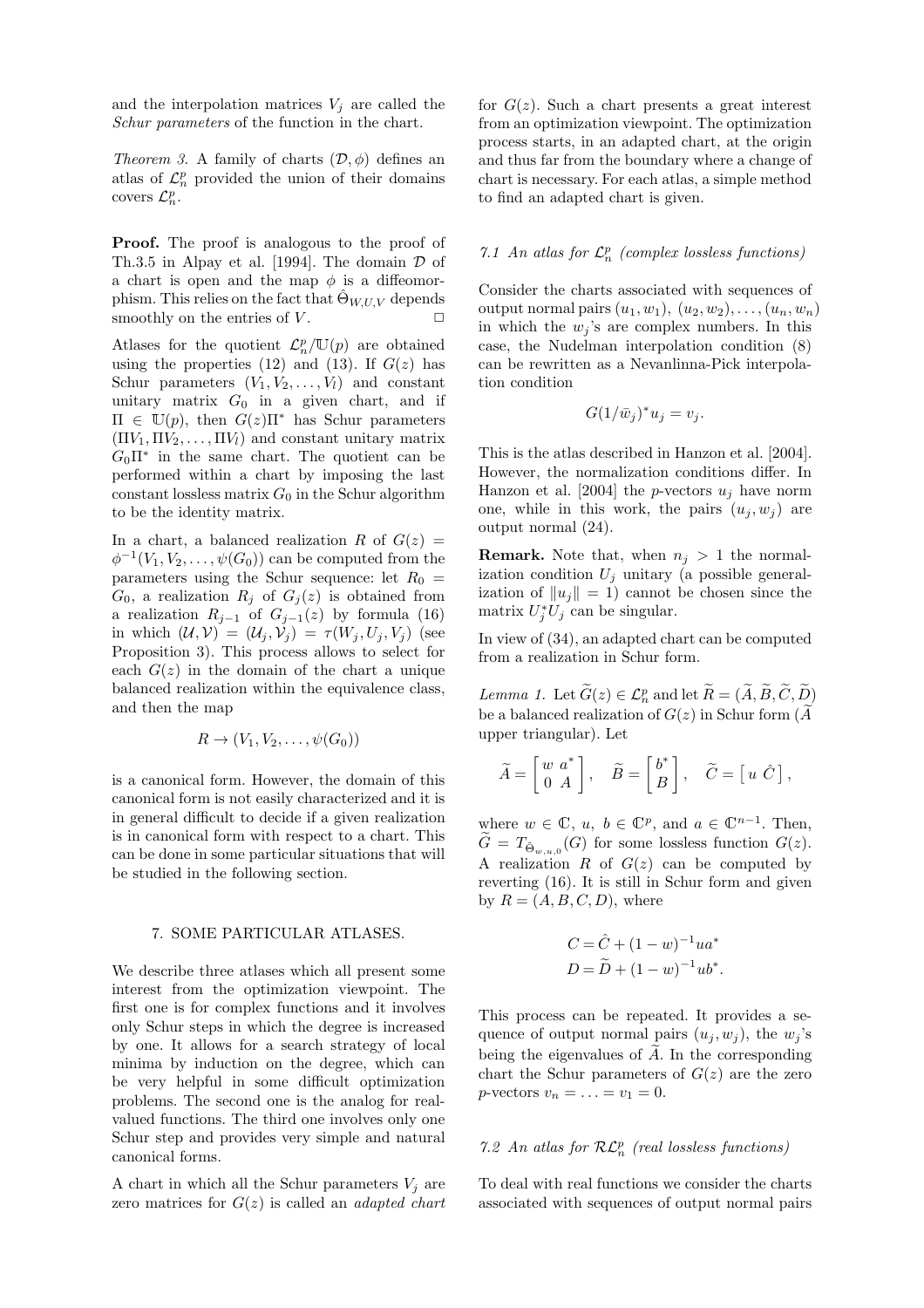$(U_1, W_1), (U_2, W_2), \ldots, (U_n, W_n)$  in which the  $W_i$ 's are either real numbers or real  $2 \times 2$  matrices with complex conjugate eigenvalues and the  $U_i$ 's are real matrices. The parameters (the matrices  $V_i$ ) are then restricted to be *real*.

As previously, an adapted chart for a given lossless function  $\widehat{G}(z) \in \mathcal{RL}_n^p$  can be obtained from a realization in real Schur form.

 $\text{Lemma 2. Let } \widetilde{G}(z) \in \mathcal{RL}_n^p \text{ and let } R =$  $(\widetilde{A}, \widetilde{B}, \widetilde{C}, \widetilde{D})$  be a balanced realization of  $G(z)$  in *real Schur form*

$$
\widetilde{A} = \begin{bmatrix} W_l & \star & \cdots & \star \\ 0 & W_{l-1} & \ddots & \vdots \\ \vdots & \ddots & \ddots & \star \\ 0 & \cdots & 0 & W_1 \end{bmatrix},
$$

where for  $j = 1, \ldots, l, W_j$  is either a real number or a  $2 \times 2$  block with complex conjugate eigenvalues. Let

$$
\widetilde{A} = \begin{bmatrix} W_l & \hat{A}^* \\ 0 & A \end{bmatrix}, \quad \widetilde{C} = \begin{bmatrix} U_l & \hat{C} \end{bmatrix}, \quad \widetilde{B} = \begin{bmatrix} \hat{B}^* \\ B \end{bmatrix},
$$

where  $U_l$  and  $\hat{B}$  are  $p \times n_l$ ,  $n_l$  being the size of  $W_l$ . Then,  $G = T_{\hat{\Theta}_{W_l, U_l, 0}}(G)$  for some lossless function  $G(z)$ . A realization R of  $G(z)$  can be computed by reverting (16). It is in Schur form and given by  $R = (A, B, C, D)$ , where

$$
C = \hat{C} + (I_{n_l} - W_l)^{-1} U_l \hat{A}^*
$$
  

$$
D = \tilde{D} + (I_{n_l} - W_l)^{-1} U_l \hat{B}^*.
$$

Repeating this process, we get a sequence of output normal pairs  $(U_i, W_j)$ , the  $W_j$ 's being the diagonal blocks of  $\widetilde{A}$ , that index a chart in which the Schur parameters (which are now matrices of different sizes) of  $G(z)$  are all zero matrices.

Remark. The Schur algorithm attached with  $G(z)$  in such an adapted chart yields a Potapov factorization for real lossless functions

$$
G(z) = Bl(z)Bl-1(z) \cdots B1(z),
$$

where  $B_i$  is the real-valued lossless function

$$
B_j(z) =
$$
  
\n
$$
I_p - (z - 1)U_j(z I_{n_j} - W_j)^{-1} (I_{n_j} - W_j^*)^{-1} U_j^*.
$$

#### *7.3 Lossless mutual encoding.*

For this atlas, we consider the charts associated with a single output normal pair  $(U, W)$  in which W is  $n \times n$  and U is  $p \times n$ . In this case, a solution to (8) can be directly characterized in state space form and formula (16) recovered independently from the Schur algorithm.

*Proposition 4.* Let  $G(z) = D + C(zI_n - A)^{-1}B$  be a balanced realization of  $G(z) \in \mathcal{L}_n^p$ . Let  $Q$  be the unique solution to the Stein equation

$$
Q - A^* Q W = C^* U. \tag{35}
$$

Then, the interpolation value  $V$  in  $(8)$  and the solution  $P$  to  $(9)$  are given by

$$
V = D^*U + B^*QW, \tag{36}
$$

$$
P = Q^*Q. \tag{37}
$$

The unitary realization matrix  $R =$  $\begin{bmatrix} D & C \\ B & A \end{bmatrix}$  of  $G(z)$  can be computed as

$$
R = \hat{\mathcal{U}} \begin{bmatrix} G_0 & 0 \\ 0 & I_n \end{bmatrix} \hat{\mathcal{V}}^*, \quad G_0 \in \mathbb{U}(p),
$$

in which  $\hat{U}$  and  $\hat{V}$  are unitary matrices given as in Proposition 3 by (31) and (25), where  $\tilde{U}$ ,  $\tilde{V}$ ,  $\tilde{W}$ are given by  $(23)$ ,  $K, L, Z$  by  $(30),(29),(28)$  and X, Y by (27), but in which *the square root* T *of* P *is now chosen to be* Q.

**Proof.** Since  $G^{\sharp}(z) = D^* + B^* \left(\frac{1}{z}I_n - A^*\right)^{-1} C^*,$ the contour integral (8) can be computed as

$$
V = \frac{1}{2i\pi} \int_{\mathbf{T}} G^{\sharp}(z) U (z I_n - W)^{-1} dz
$$
  
\n
$$
V = \frac{1}{2i\pi} \int_{\mathbf{T}} D^* U \left( \sum_{j=0}^{\infty} (z^{-1} W)^j \right)
$$
  
\n
$$
+ B^* z \left( \sum_{j=0}^{\infty} (z A^*)^j \right) C^* U \left( \sum_{j=0}^{\infty} z^{-j} W^j \right) \frac{dz}{z},
$$
  
\n
$$
= D^* U + B^* \left( \sum_{j=0}^{\infty} (A^*)^j C^* U W^j \right) W.
$$

 $\sum_{j=0}^{\infty} (A^*)^j C^* U W^j$ , (36) is satisfied. Since  $Q$  is given by the convergent series  $Q =$ 

Consider a unitary completion of the column  $\lceil U \rceil$ W 1 , for example the matrix  $U_0$  given by (26). Here,  $\mathcal{U}_0$  and the unitary realization matrix R have the same size and formulas (35) and (36) can be rewritten in a matrix form

$$
R^* \begin{bmatrix} I_p & 0 \\ 0 & Q \end{bmatrix} \mathcal{U}_0 = \begin{bmatrix} \star & V \\ \star & Q \end{bmatrix} = \Upsilon.
$$
 (38)

The matrix R being unitary, we have that

$$
\Upsilon^*\Upsilon = \mathcal{U}_0^* \begin{bmatrix} I_p & 0 \\ 0 & Q^*Q \end{bmatrix} \mathcal{U}_0 = \begin{bmatrix} \star & \star \\ \star & V^*V + Q^*Q \end{bmatrix},
$$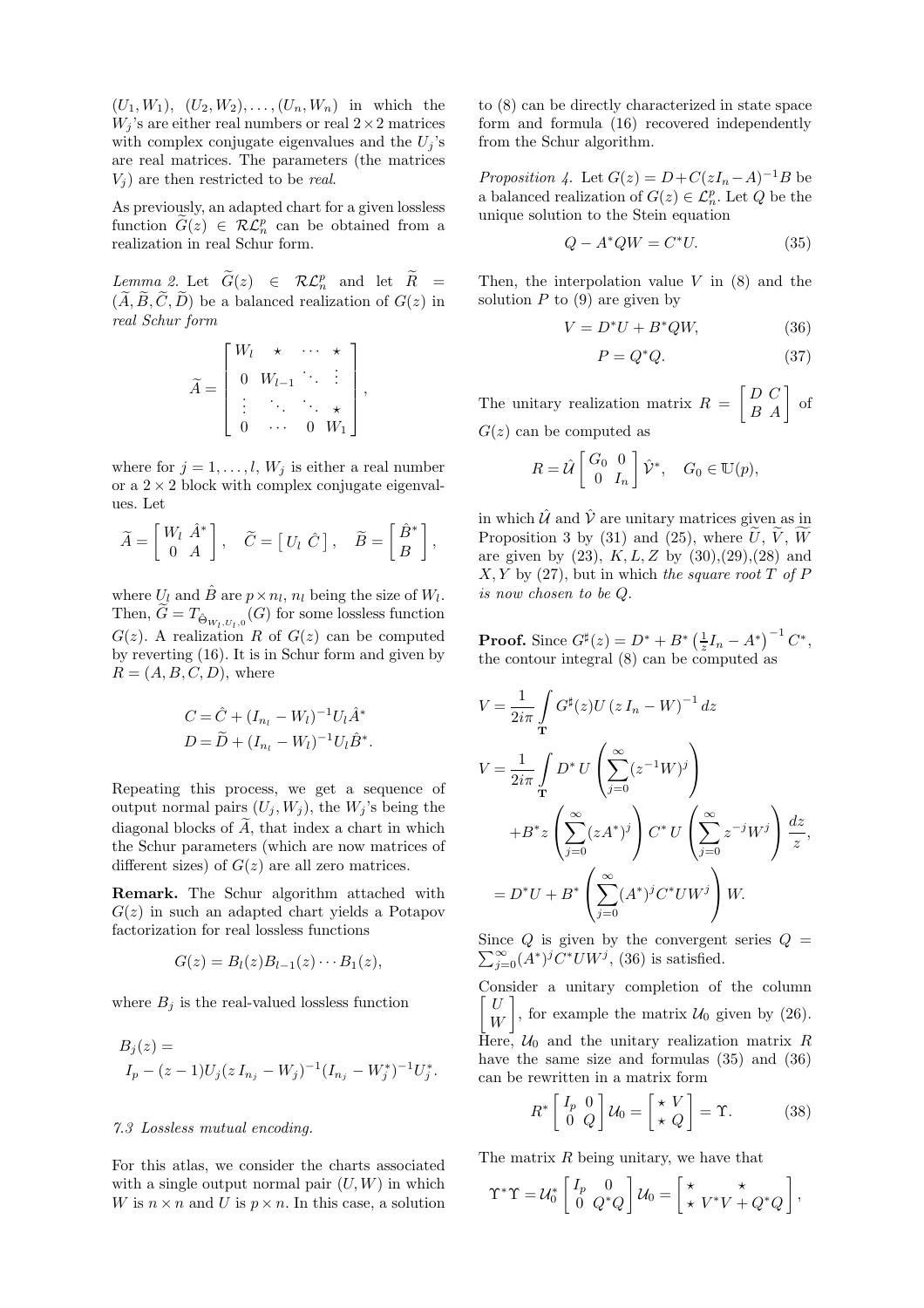so that  $U^*U + W^*Q^*QW = V^*V + Q^*Q$ , which proves (37).

We shall use the computations of section 4, with  $\delta = n$  and  $T = Q$  *instead of the Hermitian positive* square root  $P^{1/2}$ . From (38) we get

$$
R^* \begin{bmatrix} I_p & 0 \\ 0 & Q \end{bmatrix} \mathcal{U}_0 \begin{bmatrix} I_p & 0 \\ 0 & Q^{-1} \end{bmatrix} = \begin{bmatrix} \star \ \tilde{V} \\ \star \ I_p \end{bmatrix}
$$

,

and if  $\hat{U}$  is the unitary matrix given by (31),

$$
R^*\hat{\mathcal{U}} = \begin{bmatrix} \star \ \widetilde{V} K^{-1/2} \\ \star \ K^{-1/2} \end{bmatrix}.
$$

This matrix is unitary and its second block column coincides with that of  $\hat{V}$  given by (25). Thus it must be  $\hat{V}$  up to a right unitary factor of the form  $G_0^*$  0  $0 \tI_p$ , for some unitary matrix  $G_0$ .  $\Box$ 

**Remark.** Note that  $\Phi_{\hat{U}, \hat{V}} = \Phi_{\mathcal{U}, \mathcal{V}} (\mathcal{U}, \mathcal{V})$  defined in Proposition 3) and thus  $G_0$  is the constant unitary matrix in the Schur algorithm  $G = T_{\hat{\Theta}_{W,U,V}}(G_0)$ .

The domain of a chart and of the associated canonical form can then be easily characterized.

*Proposition 5.* A lossless function  $G(z)$ , given by a balanced realization  $(A, B, C, D)$  can be parametrized in the chart defined by the pair  $(U, W)$  if and only if the solution  $Q$  to the Stein equation (35) is positive definite. A realization  $R$ is in canonical form with respect to this chart if and only if the solution  $Q$  to (35) is  $P^{1/2}$ , P being a solution of (9).

The invertibility of the matrix  $Q$  is a good measure of the quality of the chart, the best choice being  $Q = I_n$ . This choice provides an adapted chart.

*Proposition 6.* The chart associated with the output normal pair  $(C, A)$  in a balanced realization  $(A, B, C, D)$  of  $G(z)$  is an adapted chart for  $G(z)$ .

**Proof.** In this case,  $Q = I_n$ , so that  $P = I_n$  and  $V = 0.$ 

**Remark.** Let  $(\mathcal{D}, \phi)$ ,  $\phi : G(z) \rightarrow (V, G_0)$  be the chart associated with the output normal pair  $(U, W)$ . Then the chart associated with the pair  $(U\Sigma, \Sigma^* W \Sigma)$  has same domain  $\mathcal D$  and by (33) coordinate map  $\phi': G(z) \to (V\Sigma, G_0)$ . In an atlas, these two charts play the same role.

Remark. Equivalence classes of output normal pairs are in bijection with lossless functions in  $\mathcal{L}_n^p/\mathbb{U}(p)$  [Alpay et al., 1994, Cor.2.1]. The unitary completion  $\mathcal{U}_0$  of the matrix  $\begin{bmatrix} U \\ W \end{bmatrix}$ W 1 in (26) defines a lossless function

$$
\Omega(z) = X + U(zI_n - W)^{-1}Y \in \mathcal{L}_n^p. \tag{39}
$$

The canonical form associated with the pair  $(U, W)$  depends on this completion and is in fact attached with an element of  $\mathcal{L}_n^p/\mathbb{U}(p)$ . This explains why this section was called lossless mutual encoding.

#### 8. APPLICATION TO SYSTEM IDENTIFICATION AND CONTROL.

The first application that we consider is the identification of hyperfrequency filters, made of coupled resonant cavities, that are used in telecommunication satellites for channel multiplexing. The problem is to recover the transfer function of the filter from frequency data. These data are estimate values of the transfer function at pure imaginary points obtained from the steady-state outputs of the filter to harmonic inputs. A first stage, far from being trivial, consists in computing a stable matrix transfer function of high order which agrees with the data. It is achieved by the software Hyperion, also developed at INRIA (Baratchart et al. [1998]). Then a rational  $L^2$  approximation stage is performed by the software  $\text{RARL2}^1$ , in which the atlas of section 7.1 is used. Transfer functions of these filters are complex functions since a particular transformation has been used to simplify the model. In Figure 1, a 8th order model of a MIMO  $2 \times 2$  hyperfrequency filter is shown, obtained from 800 pointwise data. A longstanding



Fig. 1. CNES  $2 \times 2$  hyperfrequency filter: data and approximant at order 8 (Bode diagram).

cooperation with the space agency CNES resulted in a dedicated software PRESTO-HF that wraps both HYPERION and RARL2 into a package which is now fully integrated in the design and tuning process.

<sup>1</sup> The software RARL2 is described in Marmorat et al. [2002] and available at the web page

http:www-sop.inria.fr/apics/RARL2/rarl2-eng.html.